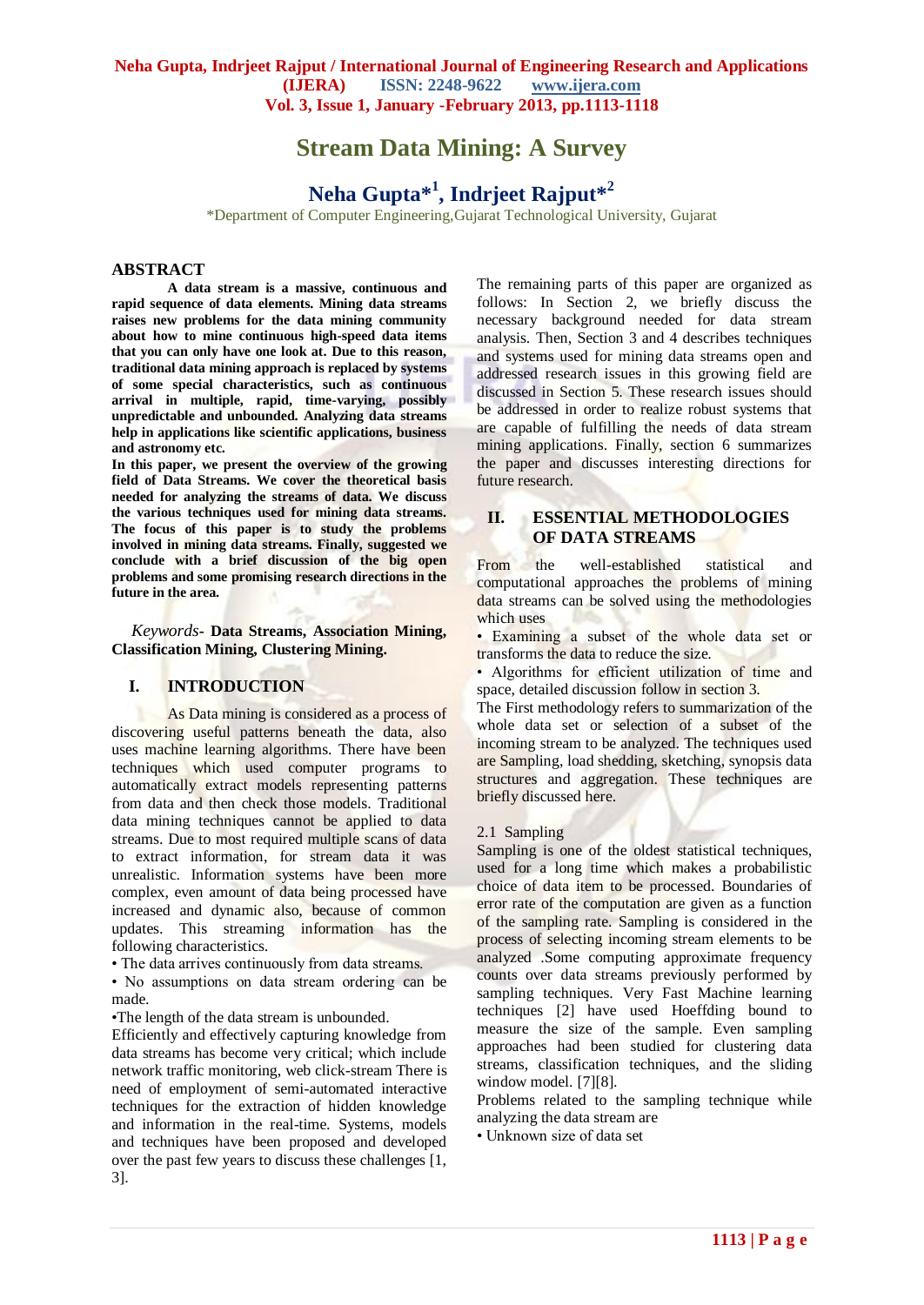• Sampling may not be the correct choice in applications which check for anomalies in surveillance analysis.

• It does not address the problem of fluctuating data rates.

Relations among data rate, sampling rate and error bounds are to be generated.

#### 2.2 Load shedding

Load shedding refers to the process of dropping a fraction of data streams during periods of overload. Load shedding is used in querying data streams for optimization. It is desirable to shed load to minimize the drop in accuracy. Load shedding also has two steps. Firstly, choose target sampling rates for each query. In the second step, place the load shedders to realize the targets in the most efficient manner. It is difficult to use load shedding with mining algorithms because the stream which was dropped might represent a pattern of interest in time series analysis. The problems found in sampling are even present in this technique also. Still it had been worked on sliding window aggregate queries.

#### 2.3 Sketching

Sketching [1, 3] is the process of randomly projecting subset of the features. It is the process of vertical sampling the incoming stream. Sketching has been applied in comparing different data streams and in aggregate queries. The major drawback of sketching is that of accuracy because of which it is hard to use this technique in data stream mining. Techniques based on sketching are very convenient for distributed computation over multiple streams. Principal Component Analysis (PCA) would be a better solution if being applied in streaming applications.

## 2.4 Synopsis Data Structures

Synopsis data structures hold summary information over data streams. It embodies the idea of small space, approximate solution to massive data set problems. Construction of summary or synopsis data structures over data streams has been of much interest recently. Complexities calculated cannot be O (N) where N can be space/time cost per element to solve a problem. Some solution which gives results closer to O (poly (log N)) is needed. Synopsis data structures are developed which use much smaller space of order O (logk N). These structures refer to the process of applying summarization techniques.The smaller space which contains summarized information about the streams is used for gaining knowledge.

There are a variety of techniques used for construction of synopsis data structures. These methods are briefly discussed.

2.4.1 Sampling methods:

This method is easy to use with a wide variety of applications as it uses the same multi-dimensional representation as the original data points. In particular reservoir based sampling methods were very useful for data streams.

2.4.2 Histograms:

Another key method for data summarization is that of histograms. Approximate the data in one or more attributes of a relation by grouping attribute values into "buckets" (subsets) and approximating true attribute values and their frequencies in the data based on a summary statistic maintained in each bucket [3]. Histograms have been used widely to capture data distribution, to represent the data by a small number of step functions. These methods are widely used for static data sets. However most traditional algorithms on static data sets require super-linear time and space. This is because of the use of dynamic programming techniques for optimal histogram construction. For most real-world databases, there exist histograms that produce lowerror estimates while occupying reasonably small space. Their extension to the data stream case is a challenging task.

#### 2.4.3 Wavelets:

Wavelets [11] are a well known technique which is often used in databases for hierarchical data decomposition and summarization. Wavelet coefficients are projections of the given set of data values onto an orthogonal set of basis vector. The basic idea in the wavelet technique is to create decomposition of the data characteristics into the asset of wavelet functions and basic functions. The property of the wavelet method is that the higher order coefficients of the decomposition illustrate the broad trends in the data, whereas the more localized trends are captured by the lower order coefficients. In particular, the dynamic maintenance of the dominant coefficients of the wavelet representation requires some novel algorithmic techniques. There has been some research done in computing the top wavelet coefficients in the data stream model. The technique of Gilbert gave rise to an easy greedy algorithm to find the best B-term Haar wavelet representation.

## 2.4.4 Sketches:

Randomized version of wavelet techniques is called sketch methods. These methods are difficult to apply as it is difficult to intuitive interpretations of sketch based representations. The generalization of sketch methods to the multi-dimensional case is still an open problem.

2.4.5 Micro Cluster based summarization:

A recent micro-clustering method [11] can be used be perform synopsis construction of data streams. It uses Cluster Feature Vector (CFV) [8]. This micro-cluster summarization is applicable for the multidimensional case and works well to the evolution of the underlying data stream.

2.4.6 Aggregation: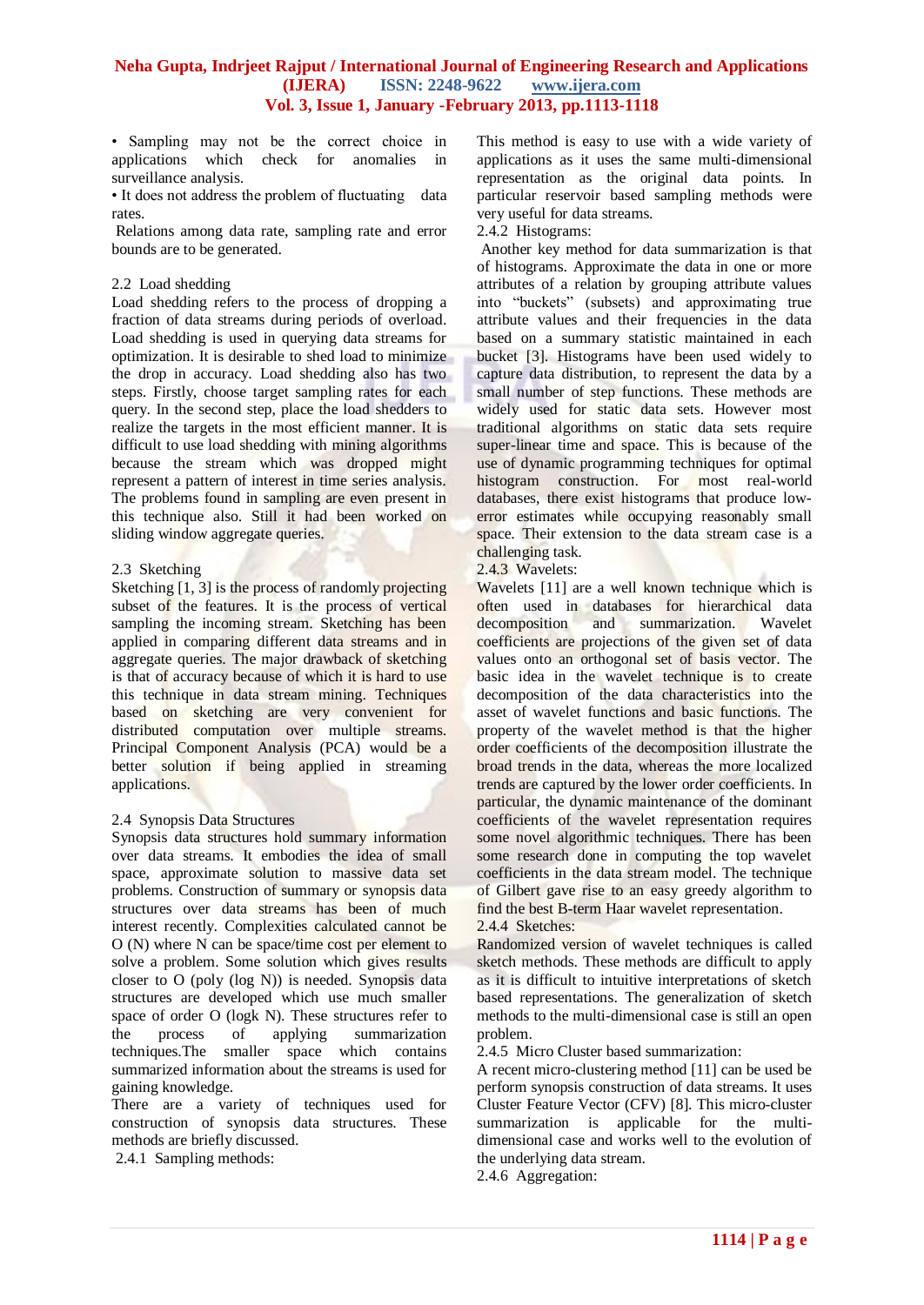Summarizations of the incoming stream are generated using mean and variance. If the input streams have highly fluctuating data distributions then this technique fails. This can be used for merging offline data with online data which was studied in [12]. It is often considered as a data rate adaptation technique in a resource-aware mining.

Many synopsis methods such as wavelets, histograms, and sketches are not easy to use for the multi-dimensional cases. The random sampling technique is often the only method of choice for high dimensional applications.

## **III. ALGORITHMS FOR EFFICIENT UTILIZATION OF TIME AND SPACE**

The existing algorithms used for data mining are modified from generation of efficient algorithms for data streams. New algorithms have to be invented to address the computational challenges of data streams. The techniques which fall into this category are approximation algorithm, sliding window algorithm and output granularity algorithm.

We examine each of these techniques in the context of analyzing data streams.

## 3.1 Approximation algorithm

Approximation techniques are used for algorithm design. The solutions obtained by this algorithm are approximate and are error bound. These have attracted researchers as a direct solution for data streams. Data rates with the available resources cannot be solved. To provide absolution to these other tools should be used along with this algorithm. For tracking most frequent items dynamically this algorithm was used in order to adapt to the available resources [16].

## 3.2 Sliding Window

In order to analysis recent data, sliding window protocol is used which is considered as an advanced technique for producing approximate answers to a data stream query. Analysis over the new arrived data is done using summarized versions of previous data. This idea has been adopted in many techniques in the undergoing comprehensive data stream mining system *MAIDS*. Using sliding window protocol the old items are removed and replaced with new data streams. Two types of windows called count-based windows and time-based windows are used. Using count-based windows the latest N items are stored. Using the other type of window we can store only those items which have been generated or have arrived in the last T units of time. As it emphasizes recent data, which in the majority of real-world applications is more important and relevant than older data.

#### 3.3 Algorithm Output Granularity (AOG)

AOG is the first resource-aware data analysis approach used with fluctuating very high data rates. It works well with available memory and with time constraints. The stages in this process are mining data streams, adaptation of resources and streams and merging the generated structures when running out of memory. These algorithms are used in association, clustering and classification.

# **IV. APPLICATION OF METHODOLOGIES FOR STREAM MINING**

The need to understand the enormous amount of data being generated every day in a timely fashion has given rise to a new data processing model-data stream processing. In this new model, data arrives in the form of continuous, high volume, fast and timevarying streams and the processing of such streams entail a near real-time constraint. The algorithmic ideas above presented have proved powerful for solving a variety of problems in data streams. A number of algorithms for extraction of knowledge from data streams were proposed in the domains of clustering, classification and association. In this section, an overview on mining these streams of data are presented.

#### 4.1 Clustering

Guha et al. [7] Have studied analytically clustering data streams using the K - median technique. The proposed algorithm makes a single pass over the data stream and uses small space. It requires O (nk) time and O (n E) space where "k" is the number of centers, "n" is the number of points and  $E \le 1$ . They have proved that any k-median algorithm that achieves constant factor approximation cannot achieve a better runtime than O (nk). The algorithm starts by clustering a calculated size sample according to the available memory into 2k, and then at a second level, the algorithm clusters the above points for a number of samples into 2k and this process is repeated to a number of levels, and finally it clusters the 2k clusters into k clusters.

The exponential histogram (EH) data structure and another k-median algorithm that overcomes the problem of increasing approximation factors in the Guha et al [7] algorithm. Another algorithm that captured the attention of many scientists is the kmeans clustering algorithm.

Domingos et al. [13] have proposed a general method for scaling up machine learning algorithms. They have termed this approach Very Fast Machine Learning VFML. This method depends on determining an upper bound for the Leamer's loss as a function in a number of data items to be examined in each step of the algorithm. They have applied this method to K-means clustering VFKM and decision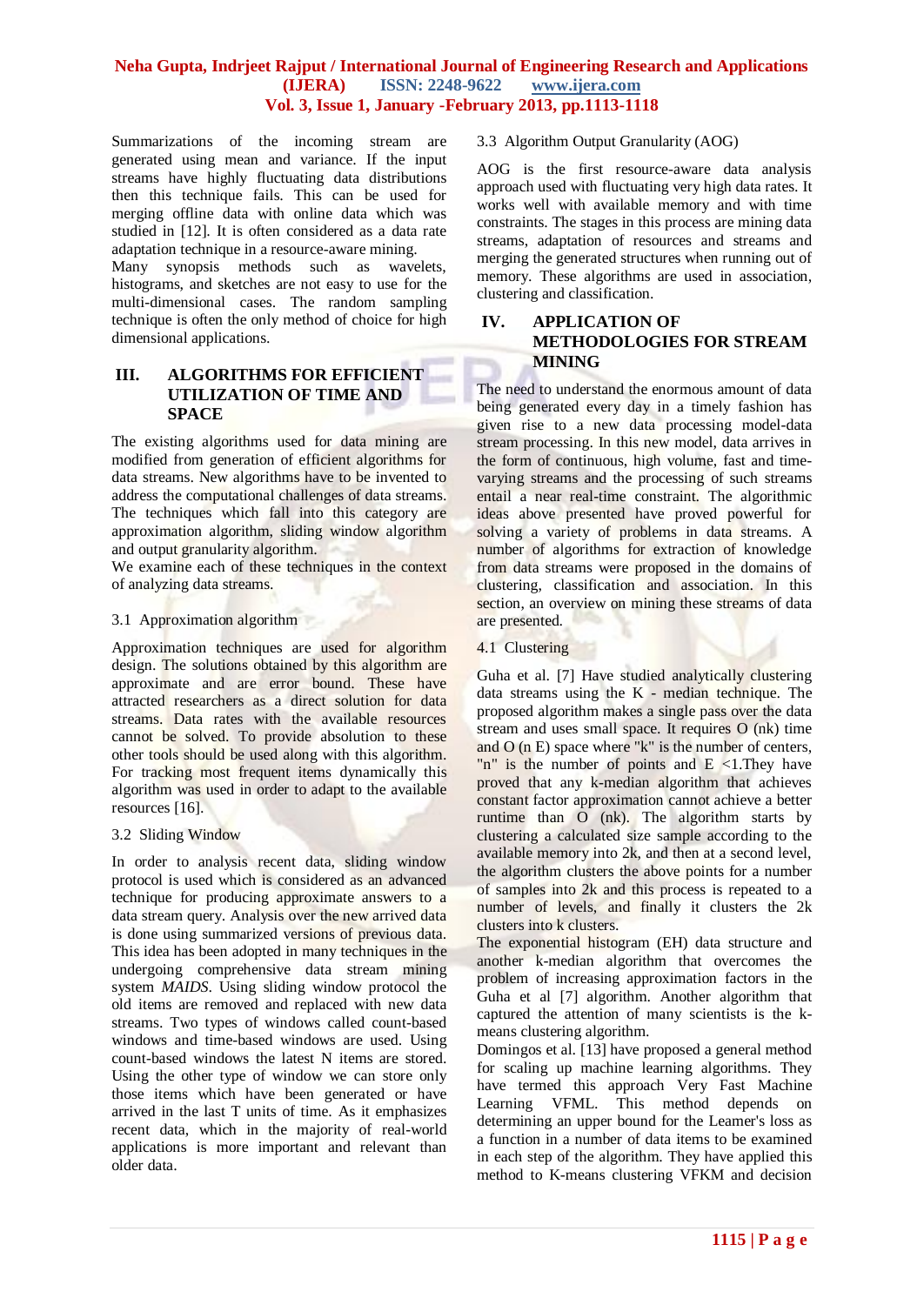tree classification VFDT techniques. These algorithms have been implemented and evaluated using synthetic data sets as wells real web data streams. VFKM uses the Hoeffding bound to determine the number of examples needed in each step of K-means algorithm. The VFKM runs as a sequence of K-means executions with each run uses more examples than the previous one until a calculated statistical bound (Hoeffding bound) is satisfied.

A fast and effective scheme that is capable of incrementally clustering moving objects. They used notion of object dissimilarity, which is capable of taking the future object movement which improves the quality clustering and runtime performance. The Experiments conducted show that the proposed MC algorithm is 106 times faster than K-Means and 105 times faster than Birch. They have used averageradius function which automatically detects cluster split events.

Ordonez [6] has proposed an improved incremental k-means algorithm for clustering binary data streams. O'Challaghan et al. [4] proposed STREAM and LOCALSEARCH algorithms for high quality data stream clustering. Aggarwal et al. [11] have proposed a framework for clustering evolving data steams called CluStream algorithm. In [12] they have proposed the HPStream; a projected clustering for high dimensional data streams, which has outperformed CluStream. Stanford's STREAM project has studied the approximate k-median clustering with guaranteed probabilistic bound.

## 4.2 Classifications

In the real world concepts are often not stable but change with time. Typical examples of this are weather prediction rules and customers' preferences. The underlying data distribution may change as well. Often these changes make the model built on old data inconsistent with the new data and regular updating of the model is necessary. This problem is known as concept drift.

Wang et al. [14] proposed a general framework for mining concept drifting data streams. This was the first framework which worked on drifting. They have used a weighted classifier to mine streams and old data expires based on the distribution of data. The proposed algorithm combines multiple classifiers weighted by their expected prediction accuracy. Lastly proposed an online classification system which dynamically adjusts the size of the training window and the number of new examples between model reconstructions to the current rate of concept drift.

Domingos et al. [15] have developed Vary Fast Decision Tree (VFDT) which is a decision tree constructed on Hoeffding trees. The split point is found by using Hoeffding bound which satisfies the statistical measure. This algorithm also drops the non-potential attributes. Aggarwal has used the idea of micro clusters introduced in CluStream in On-Demand classification and it shows a high accuracy. The technique uses clustering results to classify data using statistics of class distribution in each cluster.

Peng Zhang [10] have proposed a solution for concept drifting where in the categorized the concept drifting in data streams into two scenarios: (1) Loose Concept Drifting (LCD); and (2) Rigorous Concept Drifting (RCD), and proposed solutions to handle each of them by using weighted-instancing and weighted classifier ensemble framework such that the overall accuracy of the classifier ensemble built on them can reach the minimum. Ganti et al. [10] have developed analytically two algorithms GEMM and FOCUS for model maintenance and change detection between two data sets in terms of the data mining results they induce.

## 4.3 Association

The approach proposed and implemented an approximate frequency count in data streams which uses all the previous historical data to calculate the frequency patterns incrementally. Cormode and Muthukrishnan [16] developed an algorithm for counting frequent items. This is used to approximately count the most frequent items. BIDE was proposed which efficiently mines frequent items without candidate maintenance. It uses a novel sequence called BIDirectional Extension and prunes the search space more deeply than the previous algorithm. The experimental results show that BIDE algorithm uses less memory and faster when support is not greater than 88 percent. An algorithm called DSP which efficiently mines frequent items in the limited memory environment. The algorithm which focuses on mining process; discovers from data streams all those frequent patterns that satisfy the user constraints, and handle situations where the available memory space is limited.

## 4.4 Frequency Counting

Frequency counting has not much in attention among the researchers in this field, as did clustering and classification. Counting frequent items or itemsets is one of the issues considered in frequency counting. Cormode and Muthukrishnan [16] have developed an algorithm for counting frequent items. The algorithm maintains a small space data structure that monitors the transactions on the relation, and when required, quickly outputs all hot items, without rescanning the relation in the database. Even had developed a frequent item set mining algorithm over data stream. They have proposed the use of tilted windows to calculate the frequent patterns for the most recent transactions. The implemented an approximate frequency count in data streams. The implemented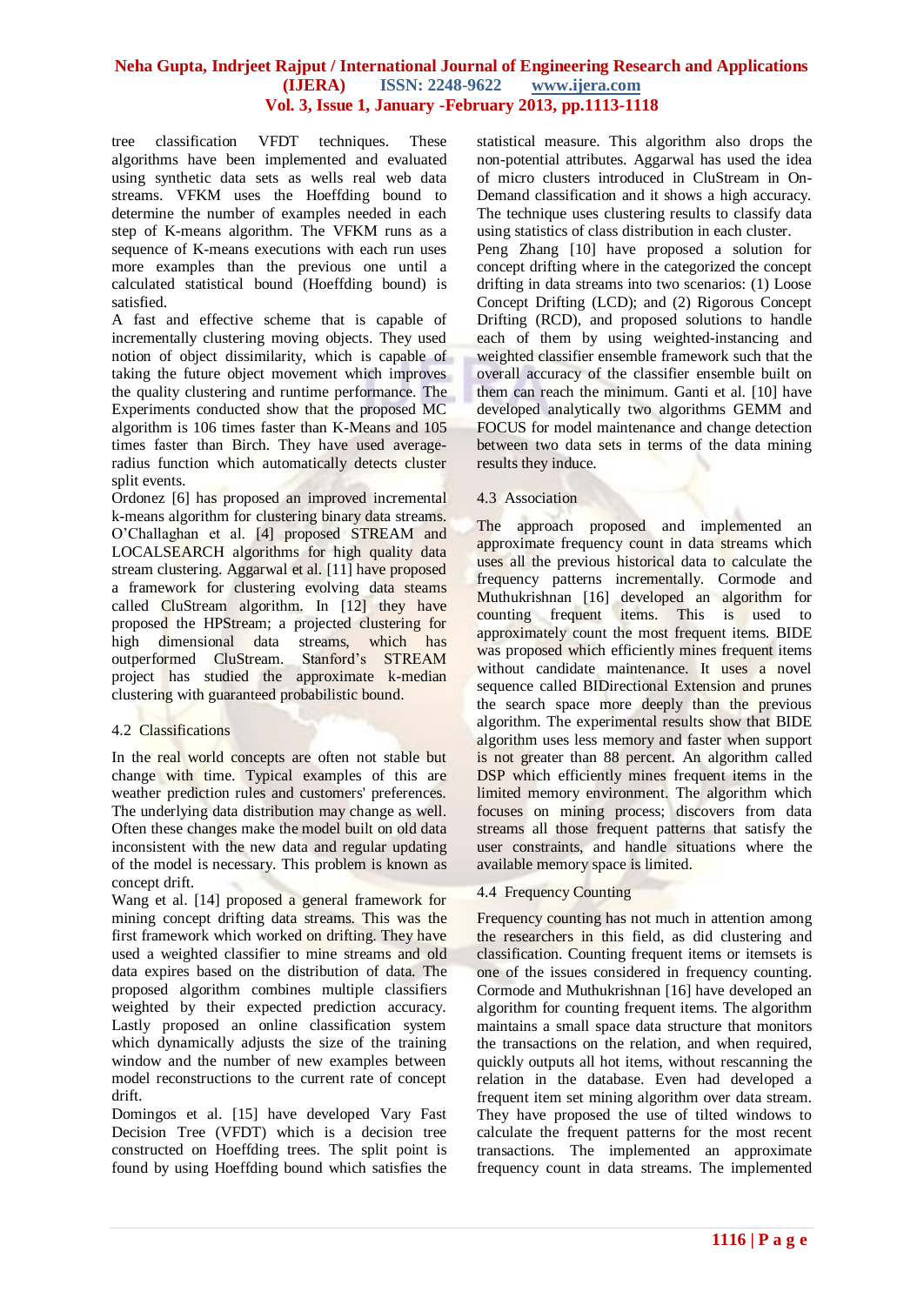algorithm uses all the previous historical data to calculate the frequent pattern incrementally. One more AOG-based algorithm: Lightweight frequency counting *LWF.* It has the ability to find an approximate solution to the most frequent items in the incoming stream using adaptation and releasing the least frequent items regularly in order to count the more frequent ones.

#### 4.5 Time Series Analysis

Time series analysis had approximate solutions for the error bounding problems. The algorithms based on sketching techniques process of starts with computing the sketches over an arbitrarily chosen time window and creating what so called sketch pool. Using this pool of sketches, relaxed periods and average trends are computed and were efficient in running time and accuracy.

Then have proposed a two phase approach to mine astronomical time series streams. The first phase clusters sliding window patterns of each time series. Using the created clusters, an association rule discovery technique is used to create affinity analysis results among the created clusters of time series. The proposed techniques to compute some statistical measures overtime series data streams. The proposed techniques use discrete Fourier transform. The use of symbolic representation of time series data streams. This representation allows dimensionality/numerosity reduction. They have demonstrated the applicability of the proposed representation by applying it to clustering, classification, and indexing and anomaly detection. The approach has two main stages. The first one is the transformation of time series data to Piecewise Aggregate Approximation followed by transforming the output to discrete string symbols in the second stage. The application of what so called regression cubes for data streams was proposed. Due to the success of OLAP technology in the application of static stored data, it has been proposed to use multidimensional regression analysis to create a compact cube that could be used for answering aggregate queries over the incoming streams.

The randomized variations of segmenting time series data streams generated on-board mobile phone sensors. One of the applications of clustering time series discussed: Changing the user interface of mobile phone screen according to the user context. It has been proven in this study that Global Iterative Replacement provides approximately an optimal solution with high efficiency in running time.

## **V. RESEARCH ISSUES**

The study of Data stream mining has raised many challenges and research issues

• Optimize the memory space, computation power while processing large data sets as many real data

streams are irregular in their rate of arrival, exhibiting burstiness and variation of data arrival rate over time. • Variants in mining tasks those are desirable in data streams and their integration.

• High accuracy in the results generated while dealing with continuous streams of data

• Transferring data mining results over a wireless network with a limited bandwidth.

• The needs of real world applications, even mobile devices

• Efficiently store the stream data with timeline and efficiently retrieve them during a certain time interval in response to user queries is another important issue.

• Online Interactive processing is needed which helps user to modify the parameters during processing period.

# **VI. CONCLUSIONS**

The dissemination of data stream phenomenon has necessitated the development of stream mining algorithms. So in this paper we discussed the several issues that are to be considered when designing and implementing the data stream mining technique. We even reviewed some of these methodologies with the existing algorithm like clustering, classification, frequency counting and time series analysis have been developed.

We can conclude that most of the current mining approaches use one passes mining algorithms and few of them even address the problem of drifting. The present techniques produce approximate results due to limited memory.

Research in data streams is still in its early stage. Systems have been implemented using these techniques in real applications. If the problems are addressed or solved and if more efficient and userfriendly mining techniques are developed for the end users, it is likely that in the near future data stream mining will play an important role in the business world as the data flows continuously.

## **REFERENCES**

- [1]. S. Muthukrishnan (2003), Data streams: algorithms and applications, Proceedings of the fourteenth annual ACM- SIAM symposium on discrete algorithms.
- [2]. P. Domingos and G. Hulten, A General Method for Scaling Up Machine Learning Algorithms and its Application to Clustering, Proceedings of the Eighteenth International Conference on Machine Learning, 2001, Williamstown, MA, Morgan Kaufmann.
- [3]. B. Babcock, S. Babu, M Datar, R Motwani, and 1. Widom, Models and issues in data stream systems, in Proceedings of PODS, 2002.